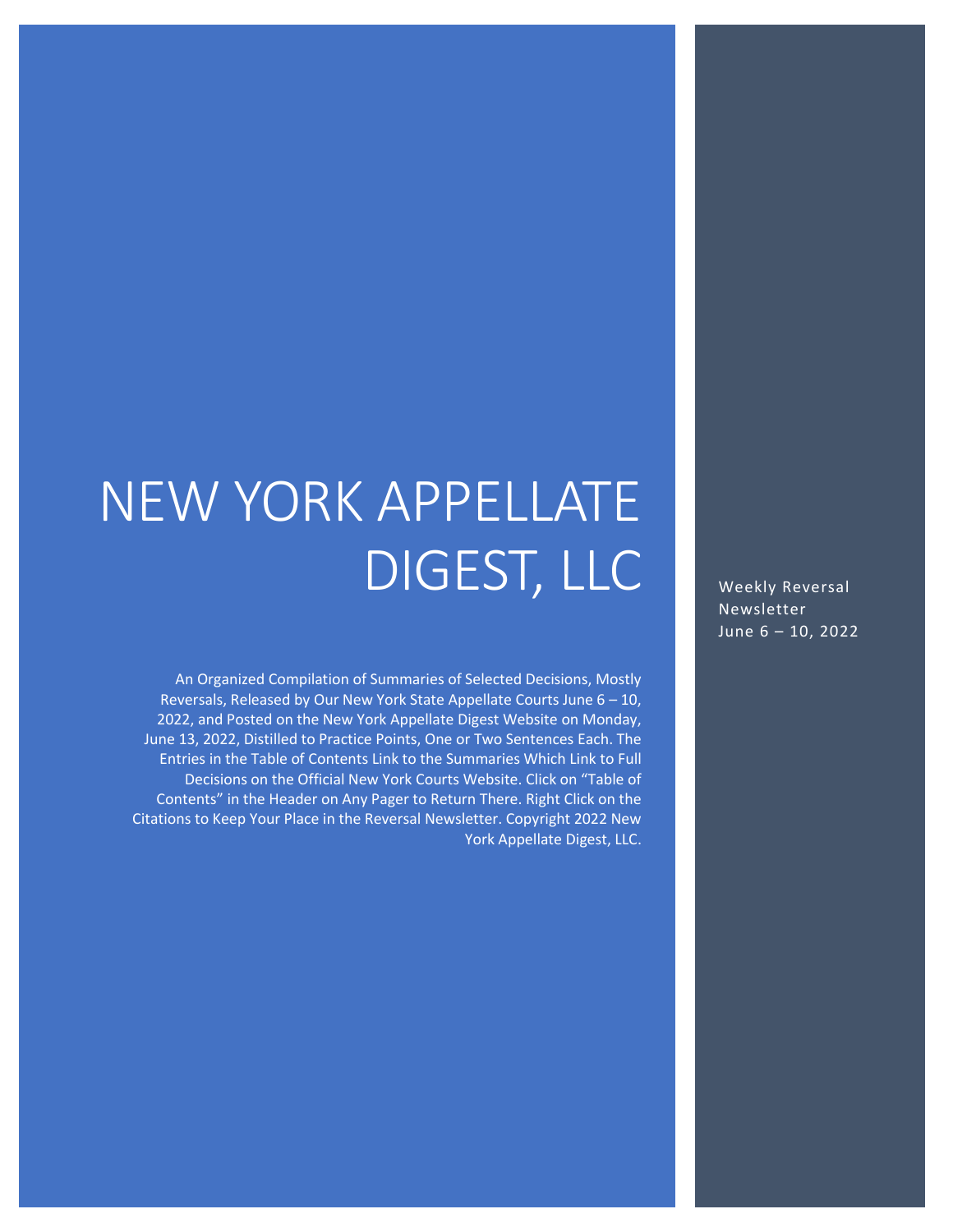## <span id="page-1-0"></span>**Contents**

| THE HIGH SCHOOL PRINCIPAL WAS CHARGED WITH GIVING STUDENTS UNAUTHORIZED CREDITS TO<br>INCREASE GRADUATION RATES; THE CHARGES REQUIRED INTENTIONAL CONDUCT; THE HEARING<br>OFFICER DETERMINED THE PRINCIPAL DID NOT ACT INTENTIONALLY BUT WAS GUILTY OF THE CHARGES;<br>THE INCONSISTENCY RENDERED THE RULING ARBITRARY AND CAPRICIOUS (SECOND DEPT). 5 |
|--------------------------------------------------------------------------------------------------------------------------------------------------------------------------------------------------------------------------------------------------------------------------------------------------------------------------------------------------------|
| CIVIL PROCEDURE, AMENDMENT OF ANSWER, REAL PROPERTY ACTIONS AND PROCEEDINGS LAW                                                                                                                                                                                                                                                                        |
| ALTHOUGH DEFENDANT'S MOTION TO AMEND ITS ANSWER (ADDING AFFIRMATIVE DEFENSES) WAS<br>MADE AFTER A TWO-YEAR DELAY, THE DELAY ALONE DID NOT DEMONSTRATE THE PLAINTIFF WAS<br>PREJUDICED; THE MOTION TO AMEND SHOULD HAVE BEEN GRANTED (FIRST DEPT) 6                                                                                                     |
|                                                                                                                                                                                                                                                                                                                                                        |
| ALTHOUGH THE PLAINTIFFS' \$96,000, CONSTITUTING TWO MONTHS' RENT AND A SECURITY DEPOSIT,<br>WAS TRANSFERRED TO DEFENDANT FROM AN ATTORNEY'S IOLA ACCOUNT, THE \$96,000 CONSTITUTED<br>AN "IDENTIFIABLE FUND" WHICH DEFENDANT "CONVERTED" WHEN IT WAS NOT RETURNED (FIRST                                                                               |
|                                                                                                                                                                                                                                                                                                                                                        |
| ROBBERY THIRD AND ASSAULT SECOND CONVICTIONS REVERSED AS LESSER INCLUDED OFFENSES OF                                                                                                                                                                                                                                                                   |
|                                                                                                                                                                                                                                                                                                                                                        |
| THE EVIDENCE OF "PHYSICAL INJURY" WAS LEGALLY INSUFFICIENT; ASSAULT SECOND CONVICTION                                                                                                                                                                                                                                                                  |
| CRIMINAL LAW, COURT CLERK'S QUESTIONING PROSPECTIVE JURORS, MODE OF PROCEEDINGS ERROR.8                                                                                                                                                                                                                                                                |

[AN INQUIRY MADE BY THE COURT CLERK OF PROSPECTIVE JURORS ABOUT WHETHER THEY COULD](#page-8-1)  [SERVE IN THIS SEXUAL-ASSAULT-OF-A-CHILD CASE DID NOT AMOUNT TO AN IMPROPER DELEGATION OF](#page-8-1)  JUDICIAL AUTHORITY; THERE WAS NO MODE OF PROCEEDINGS ERROR (FIRST DEPT). ............................ 8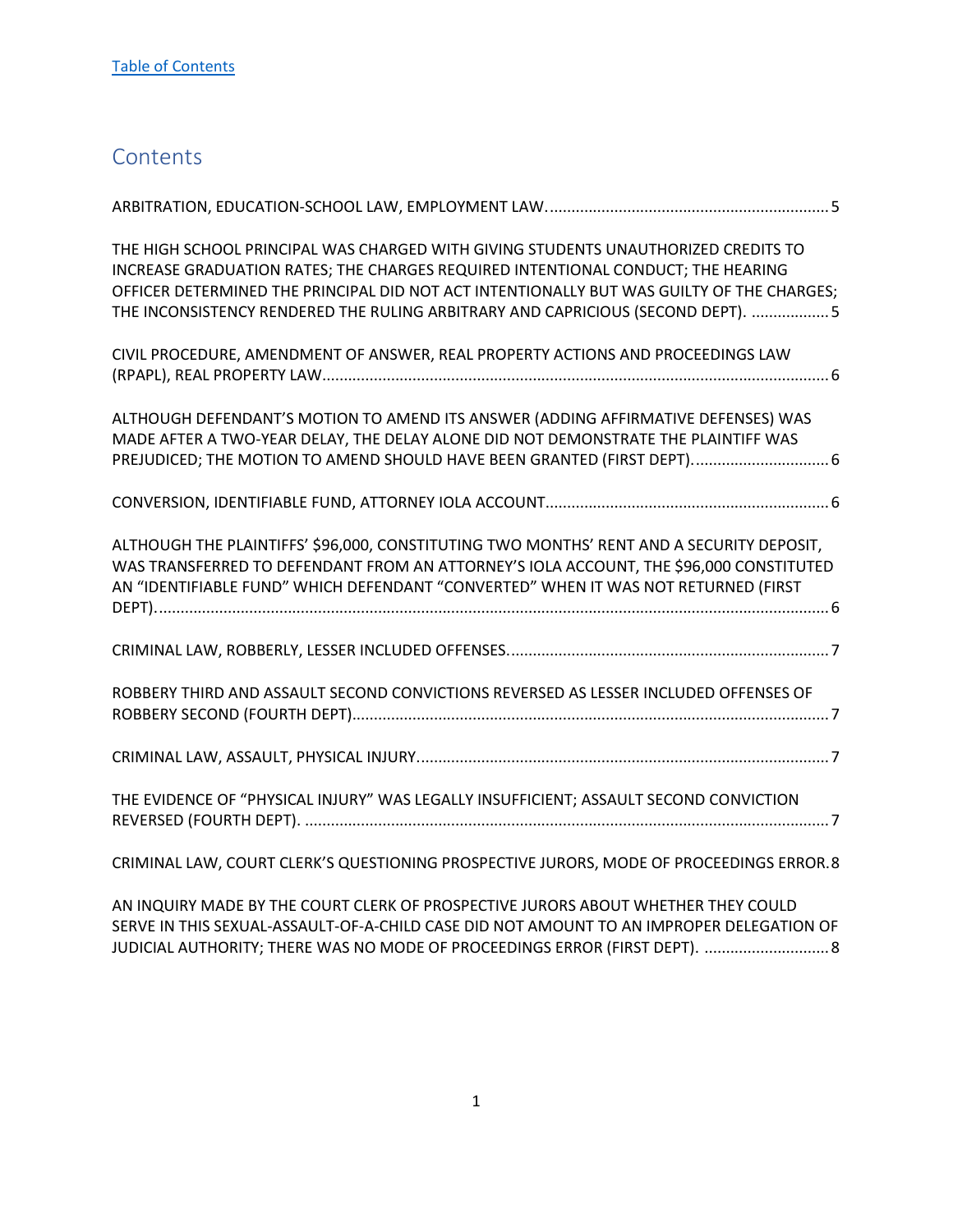| CRIMINAL LAW, LARCENY, INTENT TO PERMANENTLY DEPRIVE OWNER OF PROPERTY 8                                                                                                                                                                                                                                                                                                                                                                       |
|------------------------------------------------------------------------------------------------------------------------------------------------------------------------------------------------------------------------------------------------------------------------------------------------------------------------------------------------------------------------------------------------------------------------------------------------|
| DEFENDANT TOOK A KEY, GOT IN A U-HAUL VAN, SAT FOR TWO MINUTES AND GOT OUT OF THE VAN;<br>THE PEOPLE DID NOT PROVE DEFENDANT INTENDED TO PERMANENTLY DEPRIVE THE OWNER OF ITS<br>PROPERTY; GRAND LARCENY AND POSSESSION OF STOLEN PROPERTY CONVICTIONS REVERSED (SECOND                                                                                                                                                                        |
|                                                                                                                                                                                                                                                                                                                                                                                                                                                |
| AFTER THE TRIAL HAD BEGUN AND WITNESSES HAD TESTIFIED, THE JUDGE BECAME ILL AND SOUGHT A<br>COVID TEST; AFTER THE NEGATIVE TEST-RESULT, THE JUDGE, SUA SPONTE, WITHOUT DEFENDANT'S<br>CONSENT, DECLARED A MISTRIAL; THE JUDGE'S FAILURE TO CONSIDER A CONTINUANCE OR THE<br>SUBSTITUTION OF ANOTHER JUDGE WAS AN ABUSE OF DISCRETION; THE DOUBLE-JEOPARDY                                                                                      |
|                                                                                                                                                                                                                                                                                                                                                                                                                                                |
| THE SEXUAL ABUSE ALLEGATIONS FROM THE 1990'S WERE NOT SUFFICIENTLY SIMILAR TO THE<br>CHARGED OFFENSES AND THEREFORE DID NOT MEET THE "MODUS OPERANDI" CRITERIA UNDER                                                                                                                                                                                                                                                                           |
|                                                                                                                                                                                                                                                                                                                                                                                                                                                |
| THE POLICE DID NOT HAVE A REASONABLE SUSPICION DEFENDANT WAS ARMED AND THEREFORE<br>SHOULD NOT HAVE ATTEMPTED TO FRISK HIM; THE POLICE DID NOT HAVE PROBABLE CAUSE TO ARREST<br>DEFENDANT WHEN HE THREW HIS COAT AT AN OFFICER AND RAN BECAUSE THE POLICE WERE NOT<br>AUTHORIZED TO ATTEMPT THE FRISK; INDICTMENT DISMISSED; AN APPELLATE COURT CANNOT<br>CONSIDER A THEORY WHICH WOULD SUPPORT DENIAL OF SUPPRESSION BUT WHICH WAS NOT RAISED |
|                                                                                                                                                                                                                                                                                                                                                                                                                                                |
| THE LEVEL THREE STREET STOP WAS NOT JUSTIFIED BY THE VAGUE DESCRIPTION OF A ROBBERY<br>SUSPECT WHICH DEFENDANT DID NOT MATCH; THAT THE DEFENDANT HID HIS FACE AND WALKED<br>QUICKLY WHEN THE POLICE FOLLOWED HIM DID NOT PROVIDE THE POLICE WITH THE REQUISITE                                                                                                                                                                                 |
|                                                                                                                                                                                                                                                                                                                                                                                                                                                |
| EVEN THOUGH THE STATE ASSEMBLY REDISTRICTING MAP WAS DECLARED INVALID BY THE COURT OF<br>APPEALS IN APRIL 2022, THE MAP WILL BE USED UNTIL THE GENERAL ELECTION IN 2024 (FIRST DEPT). 11                                                                                                                                                                                                                                                       |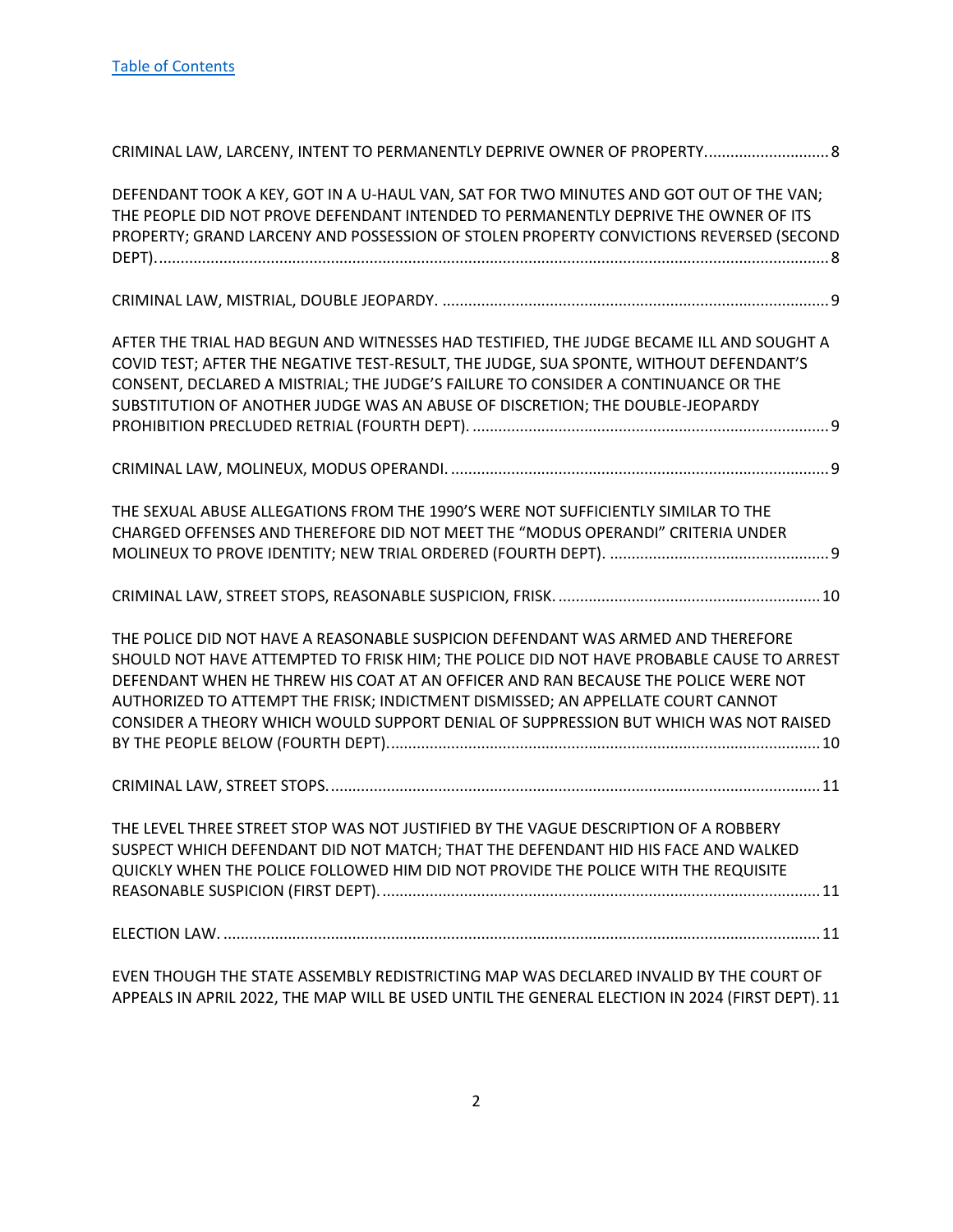| CORPORATE SHAREHOLDERS AND OFFICERS MAY ONLY BE LIABLE FOR LABOR LAW (WAGE-PAYMENT-<br>RELATED) VIOLATIONS IF THEY EXERCISE CONTROL OVER THE DAY-TO-DAY OPERATIONS OF THE                                                                                                                                                                                                                                                              |
|----------------------------------------------------------------------------------------------------------------------------------------------------------------------------------------------------------------------------------------------------------------------------------------------------------------------------------------------------------------------------------------------------------------------------------------|
|                                                                                                                                                                                                                                                                                                                                                                                                                                        |
| NO REASON MOTHER'S ATTORNEY COULD NOT BE PRESENT, EITHER IN PERSON OR ELECTRONICALLY,<br>DURING A HOME VISIT BY THE ADMINISTRATION FOR CHILDREN'S SERVICES (ACS) (SECOND DEPT) 12                                                                                                                                                                                                                                                      |
|                                                                                                                                                                                                                                                                                                                                                                                                                                        |
| ALTHOUGH FATHER, WHO HAD BEEN IN THE MILITARY, HAD NOT PROCURED HOUSING FOR HIMSELF<br>AND HIS UNDER-SIX-MONTH-OLD SON, HE DEMONSTRATED HE WAS WILLING AND ABLE TO CARE FOR<br>THE CHILD; THEREFORE HIS CONSENT TO ADOPTION BY PETITIONERS-RESPONDENTS WAS REQUIRED<br>AND CUSTODY WAS PROPERLY AWARDED TO HIM; THE DISSENT ARGUED FATHER'S FAILURE TO<br>PROCURE HOUSING RENDERED HIM UNABLE TO CARE FOR THE CHILD (FOURTH DEPT).  13 |
|                                                                                                                                                                                                                                                                                                                                                                                                                                        |
| THE WIFE RAISED QUESTIONS OF FACT ABOUT (1) THE FAIRNESS OF THE NEGOTIATIONS FOR THE<br>PRENUPTIAL AGREEMENT, (2) WHETHER HER ATTORNEY, CHOSEN FOR HER, ENGAGED IN MEANINGFUL<br>NEGOTIATIONS, (3) WHETHER SHE RATIFIED THE AGREEMENT, AND (4) WHETHER SHE WAS ENTITLED                                                                                                                                                                |
|                                                                                                                                                                                                                                                                                                                                                                                                                                        |
| AFTER THE FORECLOSURE SALE BUT BEFORE THE CLOSING, THE MORTGAGOR STARTED AN ACTION<br>ALLEGING FRAUD IN THE FORECLOSURE PROCEEDINGS; THE FRAUD ACTION DID NOT RENDER THE TITLE<br>UNMARKETABLE SUCH THAT THE PURCHASER COULD SET ASIDE THE FORECLOSURE SALE AND HAVE THE                                                                                                                                                               |
|                                                                                                                                                                                                                                                                                                                                                                                                                                        |
| COMPLIANCE WITH THE NOTICE PROVISIONS OF RPAPL 1304, PARTICULARLY THE MAILING<br>REQUIREMENTS, WAS NOT SHOWN IN THIS FORECLOSURE ACTION (SECOND DEPT).  14                                                                                                                                                                                                                                                                             |
|                                                                                                                                                                                                                                                                                                                                                                                                                                        |
| THE PROPERTY-INSURANCE EXCLUSION FOR "DETERIORATION" APPLIED TO THE BULGING WALL<br>CAUSED BY THE DETERIORATION OF BRICKS, PRECLUDING COVERAGE (FOURTH DEPT) 15                                                                                                                                                                                                                                                                        |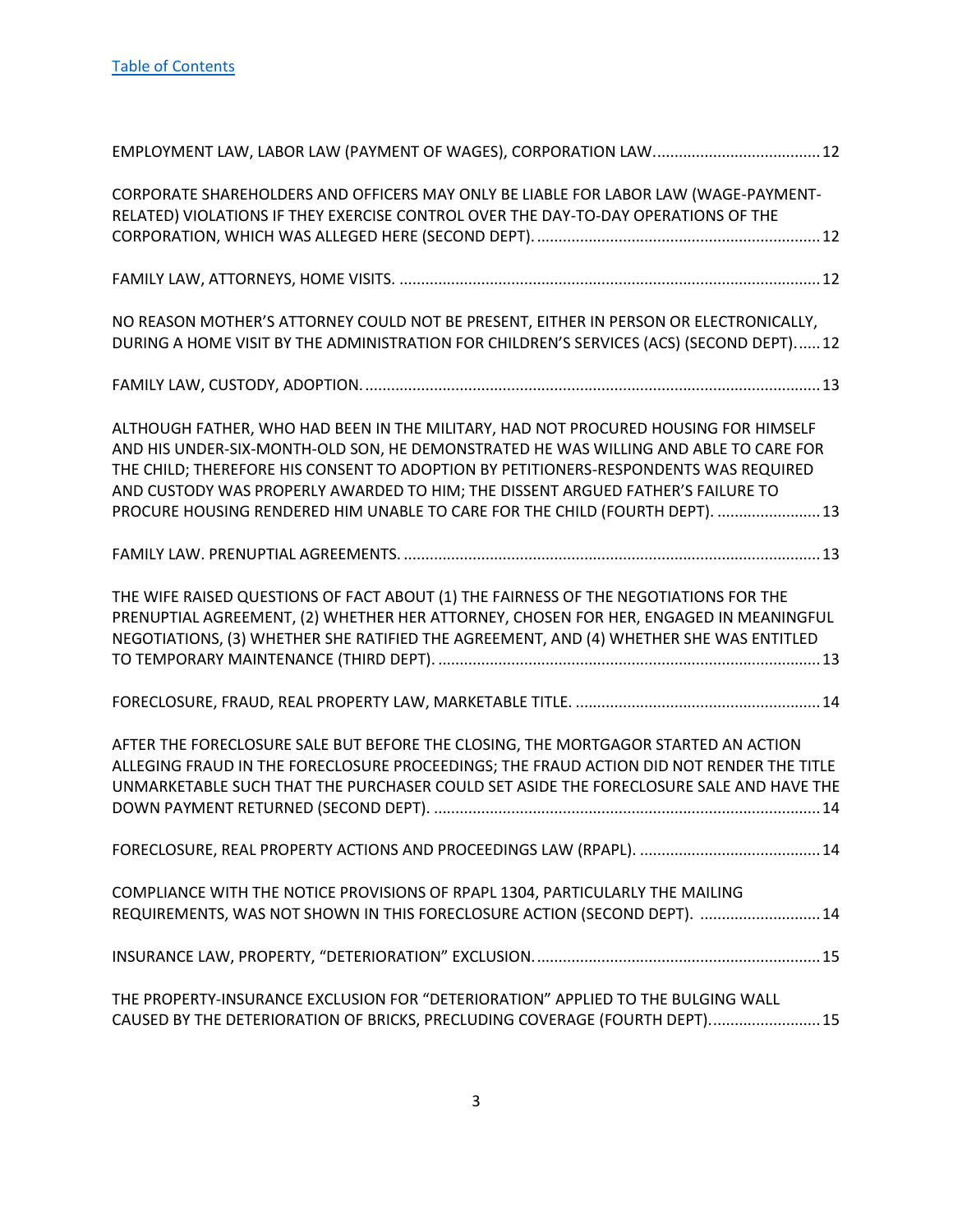| THE "FOLLOW THE SETTLEMENTS" DOCTRINE DOES NOT APPLY TO A REINSURER WHERE THE PAYMENTS<br>MADE BY THE PRIMARY INSURER WERE CLEARLY BEYOND THE SCOPE OF THE ORIGINAL POLICY                                                                                                                                                                                            |
|-----------------------------------------------------------------------------------------------------------------------------------------------------------------------------------------------------------------------------------------------------------------------------------------------------------------------------------------------------------------------|
|                                                                                                                                                                                                                                                                                                                                                                       |
| HOMEOWNER'S EXEMPTION PRECLUDED THE LABOR LAW 240(1) AND 241(6) CAUSES OF ACTION<br>AGAINST THE DEFENDANT PROPERTY OWNER, A RELIGIOUS ORGANIZATION; THE LABOR LAW 200 AND<br>NEGLIGENCE CAUSES OF ACTION ALLEGING THE HOMEOWNER'S LADDER WAS DEFECTIVE PROPERLY                                                                                                       |
|                                                                                                                                                                                                                                                                                                                                                                       |
| DEFENDANT DID NOT FILE A NOTICE OF CLAIM AGAINST PLAINTIFF VILLAGE IN THIS CONTRACT ACTION<br>AS REQUIRED BY CPLR 9802; THEREFORE DEFENDANT'S ANTICIPATORY-REPUDIATION COUNTERCLAIM<br>SHOULD HAVE BEEN DISMISSED; THE VILLAGE'S PARTICIPATION IN DISCOVERY WAS NOT DESIGNED TO<br>MISLEAD THE DEFENDANT AND DID NOT TRIGGER THE ESTOPPEL DOCTRINE (SECOND DEPT).  16 |
| MUNICIPAL LAW, EMPLOYMENT LAW, FIREFIGHTERS, ARBITRATION, GENERAL MUNICIPAL LAW 207-A                                                                                                                                                                                                                                                                                 |
| THE MANNER IN WHICH THE FIREFIGHTER'S GENERAL MUNICIPAL LAW 207-A INJURY CLAIM SHOULD BE<br>PROCESSED IS ARBITRABLE BECAUSE THE ISSUE IS ADDRESSED IN THE COLLECTIVE BARGANING<br>AGREEMENT (CBA); THE PETITION TO STAY ARBITRATION SHOULD NOT HAVE BEEN GRANTED (SECOND                                                                                              |
|                                                                                                                                                                                                                                                                                                                                                                       |
| A FIREFIGHTER INJURED ON THE JOB RETURNED TO THE JOB BUT COULD NOT WORK THE 10 TO 24<br>HOUR SHIFTS WHICH ARE THE "REGULAR DUTIES" OF A FIREFIGHTER; BECAUSE SHE WAS NOT OFFERED<br>THE FULL-TIME EQUIVALENT OF THE SHORTER SHIFTS OR LIGHT-DUTY WORK, SHE WAS ENITLTED TO                                                                                            |
|                                                                                                                                                                                                                                                                                                                                                                       |
| PLAINTIFF ASSUMED THE RISK OF SLIPPING ON THE BASKETBALL COURT WHICH WAS WET WITH<br>CONDENSATION; PLAINTIFF WAS AWARE OF THE RECURRING CONDITION (SECOND DEPT).  18                                                                                                                                                                                                  |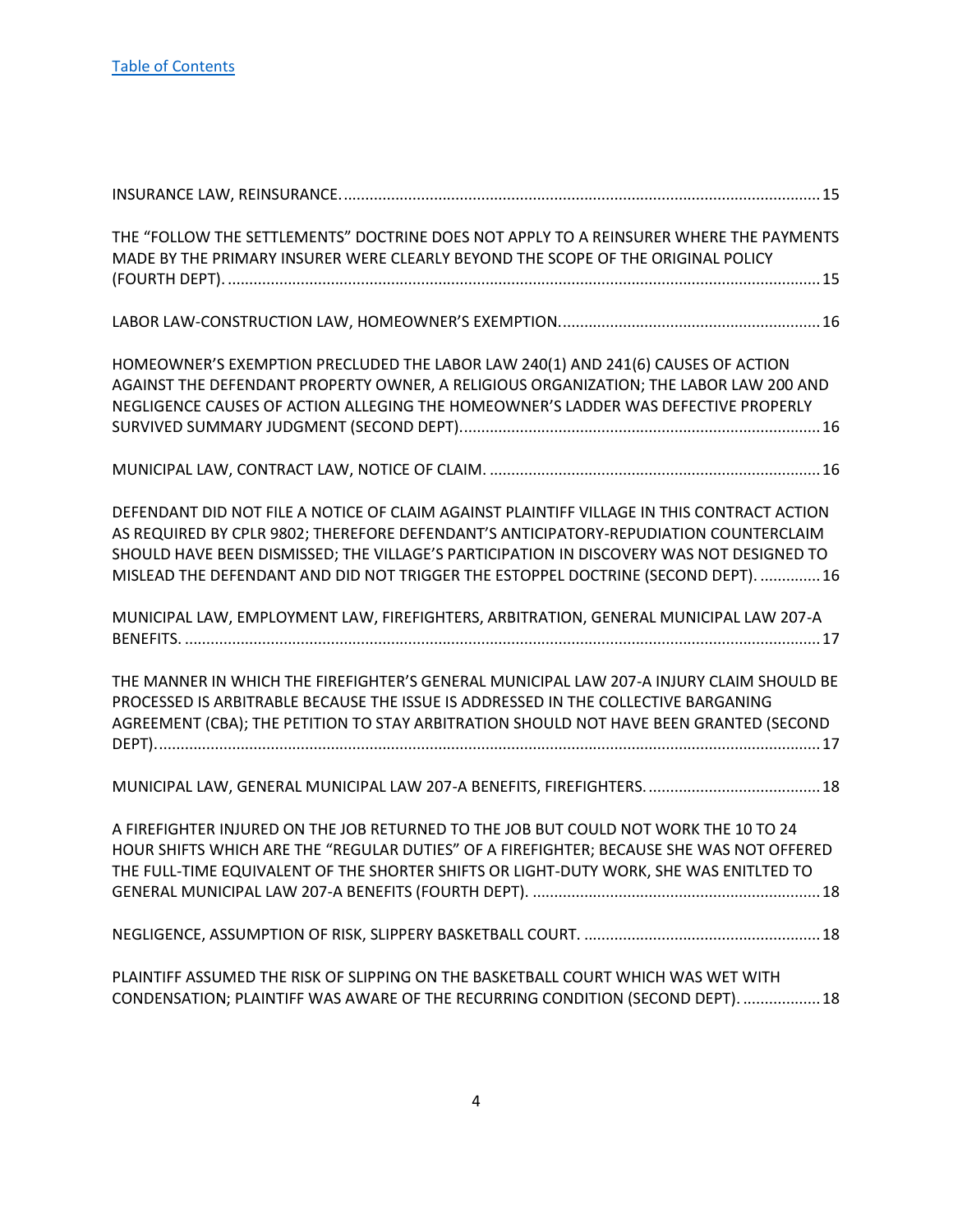| A FLATTENED CARDBOARD BOX ON THE FLOOR WAS NOT ACTIONABLE IN THIS SLIP AND FALL CASE |  |
|--------------------------------------------------------------------------------------|--|
|                                                                                      |  |
|                                                                                      |  |

## <span id="page-5-0"></span>ARBITRATION, EDUCATION-SCHOOL LAW, EMPLOYMENT LAW.

<span id="page-5-1"></span>THE HIGH SCHOOL PRINCIPAL WAS CHARGED WITH GIVING STUDENTS UNAUTHORIZED CREDITS TO INCREASE GRADUATION RATES; THE CHARGES REQUIRED INTENTIONAL CONDUCT; THE HEARING OFFICER DETERMINED THE PRINCIPAL DID NOT ACT INTENTIONALLY BUT WAS GUILTY OF THE CHARGES; THE INCONSISTENCY RENDERED THE RULING ARBITRARY AND CAPRICIOUS (SECOND DEPT).

[Matter of Simpson v Poughkeepsie City Sch. Dist., 2022 NY Slip Op 03730,](https://nycourts.gov/reporter/3dseries/2022/2022_03730.htm)  [Second Dept 6-8-22](https://nycourts.gov/reporter/3dseries/2022/2022_03730.htm)

Practice Point: The high school principal was charged with giving students unauthorized credits to increase graduation rates. All the charges alleged intentional conduct. The hearing officer (correctly) found the principal did not act intentionally, but sustained the charges and terminated her employment. The inconsistency rendered the hearing officer's ruling in the arbitration arbitrary and capricious.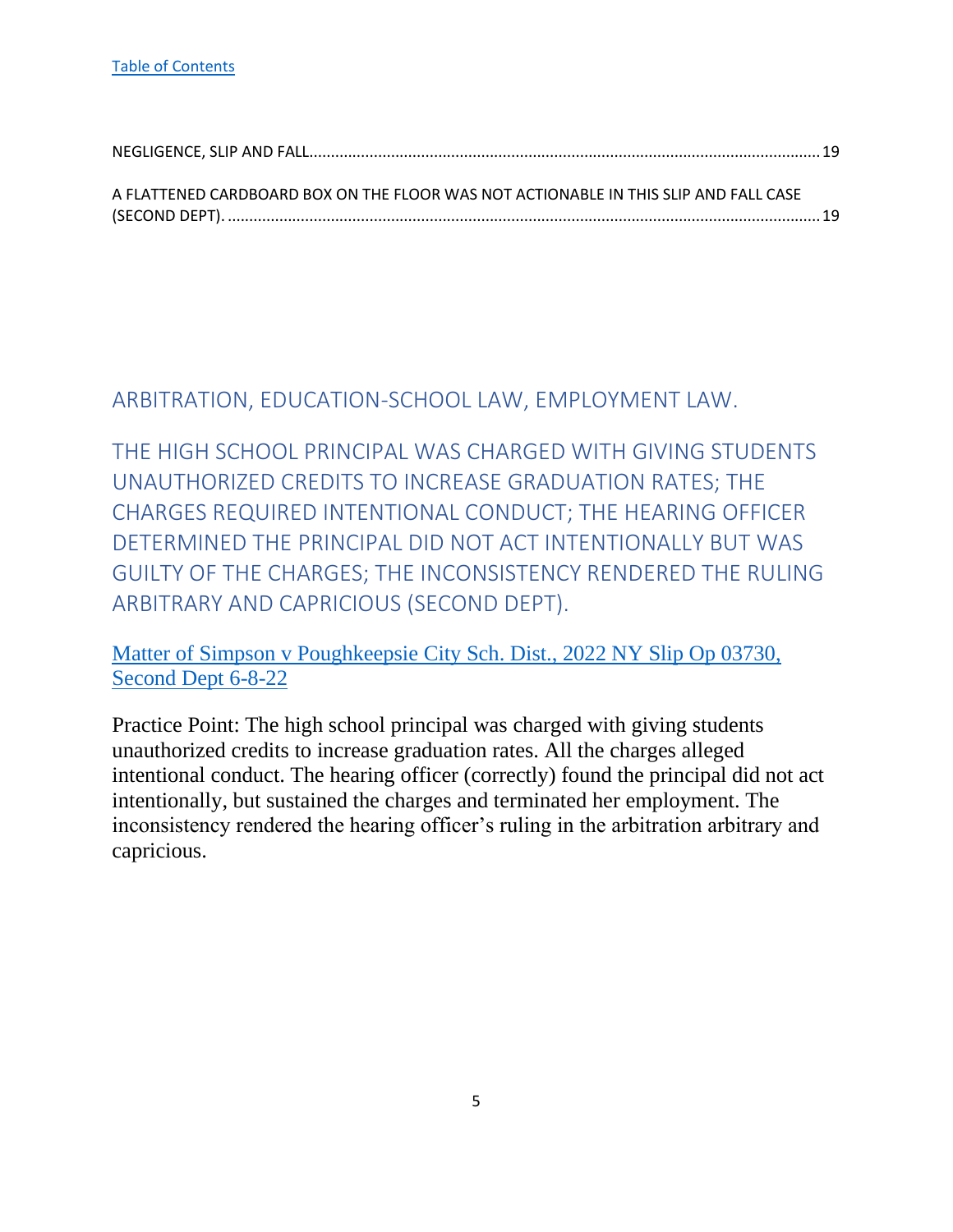<span id="page-6-0"></span>CIVIL PROCEDURE, AMENDMENT OF ANSWER, REAL PROPERTY ACTIONS AND PROCEEDINGS LAW (RPAPL), REAL PROPERTY LAW.

<span id="page-6-1"></span>ALTHOUGH DEFENDANT'S MOTION TO AMEND ITS ANSWER (ADDING AFFIRMATIVE DEFENSES) WAS MADE AFTER A TWO-YEAR DELAY, THE DELAY ALONE DID NOT DEMONSTRATE THE PLAINTIFF WAS PREJUDICED; THE MOTION TO AMEND SHOULD HAVE BEEN GRANTED (FIRST DEPT).

[Board of Mgrs. of the Porter House Condominium v Delshah 60 Ninth LLC, 2022](https://nycourts.gov/reporter/3dseries/2022/2022_03680.htm)  [NY Slip Op 03680, First Dept 6-7-22](https://nycourts.gov/reporter/3dseries/2022/2022_03680.htm)

Practice Point: Here defendant moved to amend its answer by adding affirmative defenses two years after the answer was served. Discovery was still ongoing. The delay alone was not enough to demonstrate the plaintiff was prejudiced. The motion to amend should have been granted.

<span id="page-6-2"></span>CONVERSION, IDENTIFIABLE FUND, ATTORNEY IOLA ACCOUNT.

<span id="page-6-3"></span>ALTHOUGH THE PLAINTIFFS' \$96,000, CONSTITUTING TWO MONTHS' RENT AND A SECURITY DEPOSIT, WAS TRANSFERRED TO DEFENDANT FROM AN ATTORNEY'S IOLA ACCOUNT, THE \$96,000 CONSTITUTED AN "IDENTIFIABLE FUND" WHICH DEFENDANT "CONVERTED" WHEN IT WAS NOT RETURNED (FIRST DEPT).

[Family Health Mgt., LLC v Rohan Devs., LLC, 2022 NY Slip Op 03796, First](https://nycourts.gov/reporter/3dseries/2022/2022_03796.htm)  [Dept 6-9-22](https://nycourts.gov/reporter/3dseries/2022/2022_03796.htm)

Practice Point: Here the plaintiffs' security deposit and two-months rent amounting to \$96,000 were transferred to defendant landlord from an attorney's IOLA account. However the lease was never signed and defendant did not return the money. Despite the fact that the money was deposited in the IOLA account, it remained an "identifiable fund" and was therefore a proper subject for this conversion action.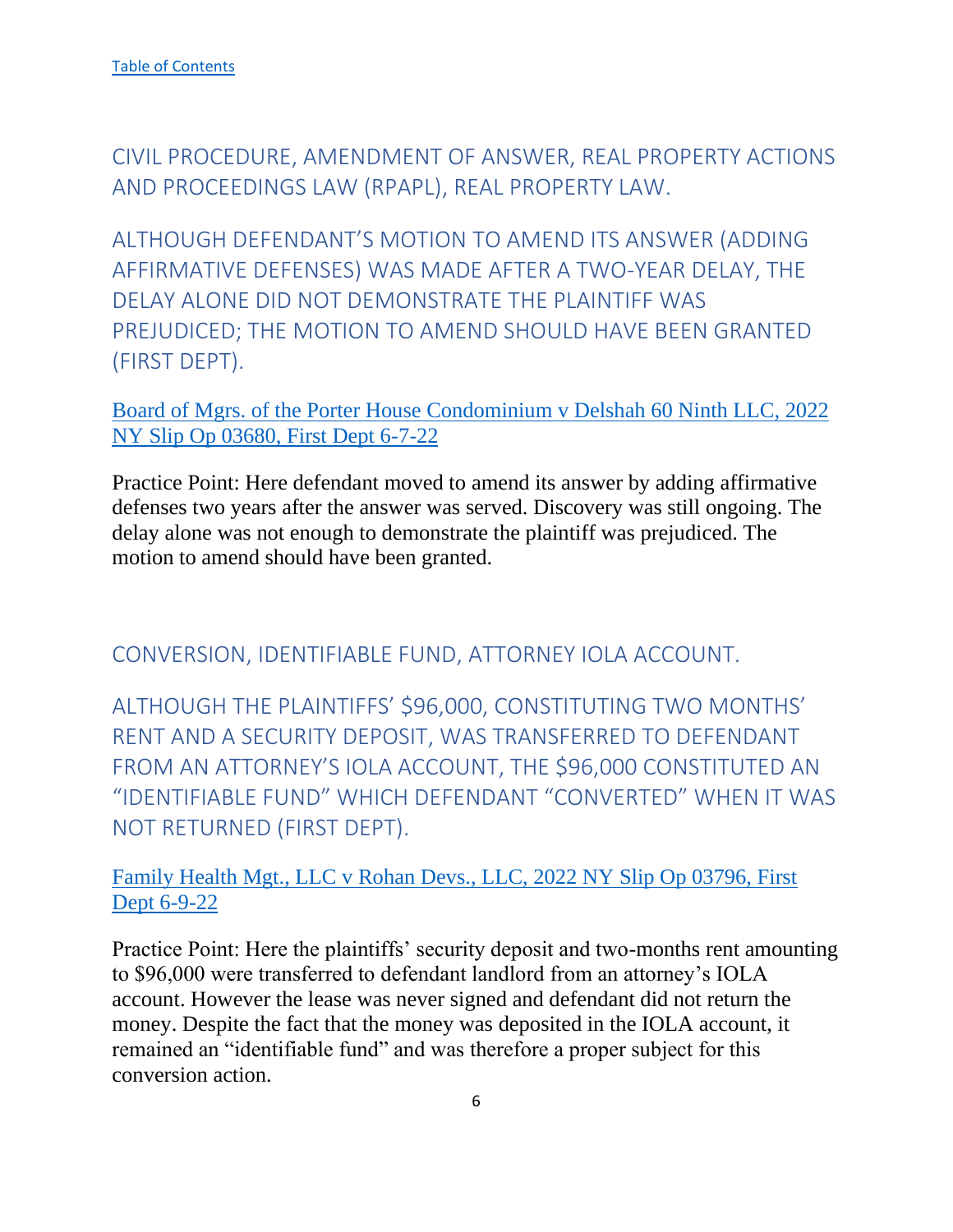## <span id="page-7-0"></span>CRIMINAL LAW, ROBBERLY, LESSER INCLUDED OFFENSES.

<span id="page-7-1"></span>ROBBERY THIRD AND ASSAULT SECOND CONVICTIONS REVERSED AS LESSER INCLUDED OFFENSES OF ROBBERY SECOND (FOURTH DEPT).

[People v Coleman, 2022 NY Slip Op 03842, Fourth Dept 6-9-22](https://nycourts.gov/reporter/3dseries/2022/2022_03842.htm)

Practice Point: Here the robbery third and assault second convictions were reversed as lesser included offense of robbery second.

<span id="page-7-2"></span>CRIMINAL LAW, ASSAULT, PHYSICAL INJURY.

<span id="page-7-3"></span>THE EVIDENCE OF "PHYSICAL INJURY" WAS LEGALLY INSUFFICIENT; ASSAULT SECOND CONVICTION REVERSED (FOURTH DEPT).

[People v Bunton, 2022 NY Slip Op 03856, Fourth Dept 6-9-22](https://nycourts.gov/reporter/3dseries/2022/2022_03856.htm)

Practice Point: Here there was only a vague description of pain and no medical records were introduced. The assault conviction was not supported by legally sufficient evidence the police officer suffered "physical injury."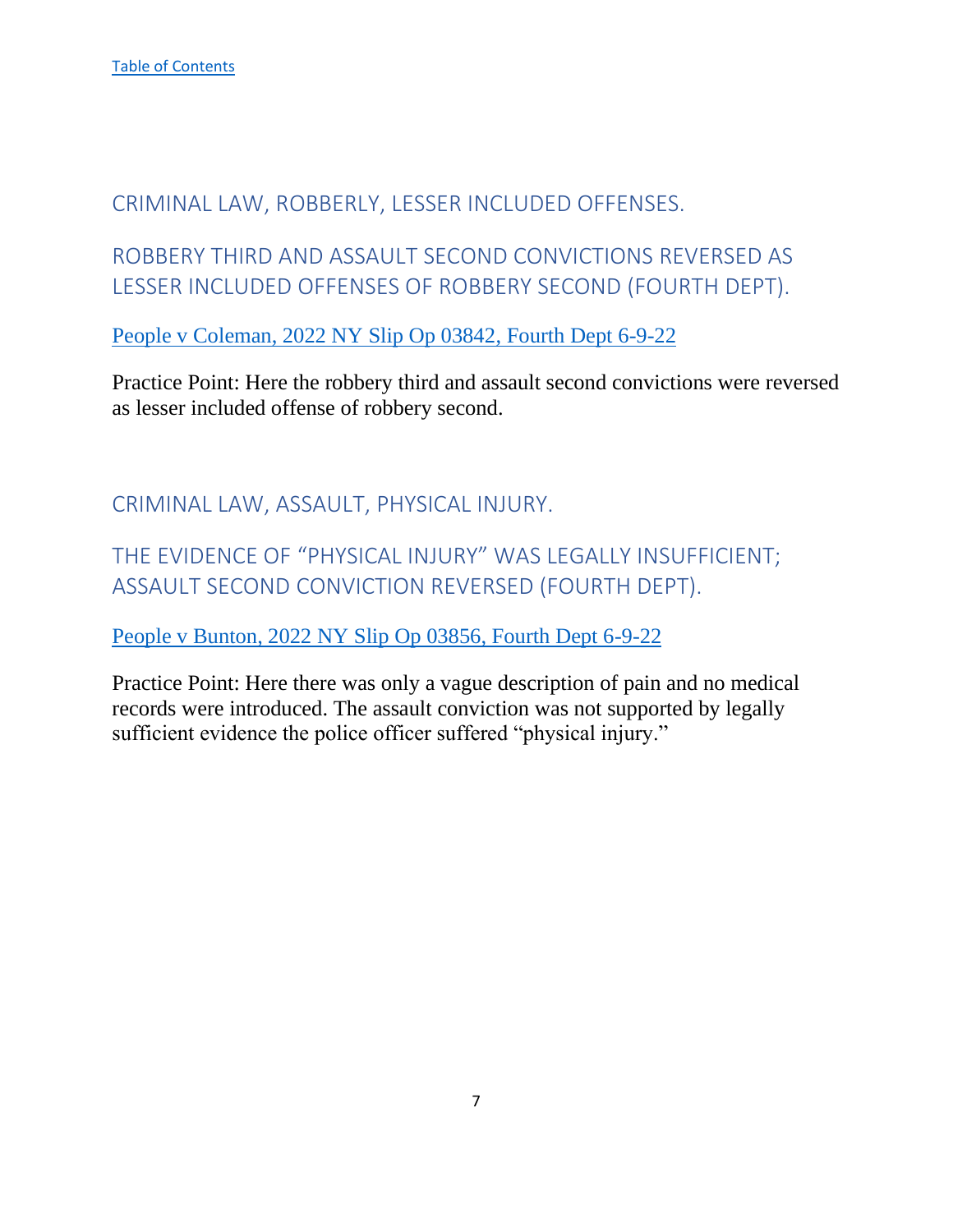<span id="page-8-0"></span>CRIMINAL LAW, COURT CLERK'S QUESTIONING PROSPECTIVE JURORS, MODE OF PROCEEDINGS ERROR.

<span id="page-8-1"></span>AN INQUIRY MADE BY THE COURT CLERK OF PROSPECTIVE JURORS ABOUT WHETHER THEY COULD SERVE IN THIS SEXUAL-ASSAULT-OF-A-CHILD CASE DID NOT AMOUNT TO AN IMPROPER DELEGATION OF JUDICIAL AUTHORITY; THERE WAS NO MODE OF PROCEEDINGS ERROR (FIRST DEPT).

## [People v Ocampo, 2022 NY Slip Op 03803, First Dept 6-9-22](https://nycourts.gov/reporter/3dseries/2022/2022_03803.htm)

Practice Point: Here defense counsel consented to the court clerk's asking prospective jurors whether they could serve in this sexual-assault-of-a-child case. The inquiry was not an improper delegation of judicial authority. There was no mode of proceedings error (which would have required reversal on appeal even though the issue was not preserved).

<span id="page-8-2"></span>CRIMINAL LAW, LARCENY, INTENT TO PERMANENTLY DEPRIVE OWNER OF PROPERTY.

<span id="page-8-3"></span>DEFENDANT TOOK A KEY, GOT IN A U-HAUL VAN, SAT FOR TWO MINUTES AND GOT OUT OF THE VAN; THE PEOPLE DID NOT PROVE DEFENDANT INTENDED TO PERMANENTLY DEPRIVE THE OWNER OF ITS PROPERTY; GRAND LARCENY AND POSSESSION OF STOLEN PROPERTY CONVICTIONS REVERSED (SECOND DEPT).

## [People v Golding, 2022 NY Slip Op 03741, Second Dept 6-8-22](https://nycourts.gov/reporter/3dseries/2022/2022_03741.htm)

Practice Point: Grand Larceny includes the intent to permanently deprive the owner of the property. Here defendant took a key to a U-Haul van, got in the van, sat for two minutes, and got out of the van. There was, therefore, proof of an intent to permanently deprive the owner of its property. Because grand larceny was not proven, possession of stolen property was not proven as well.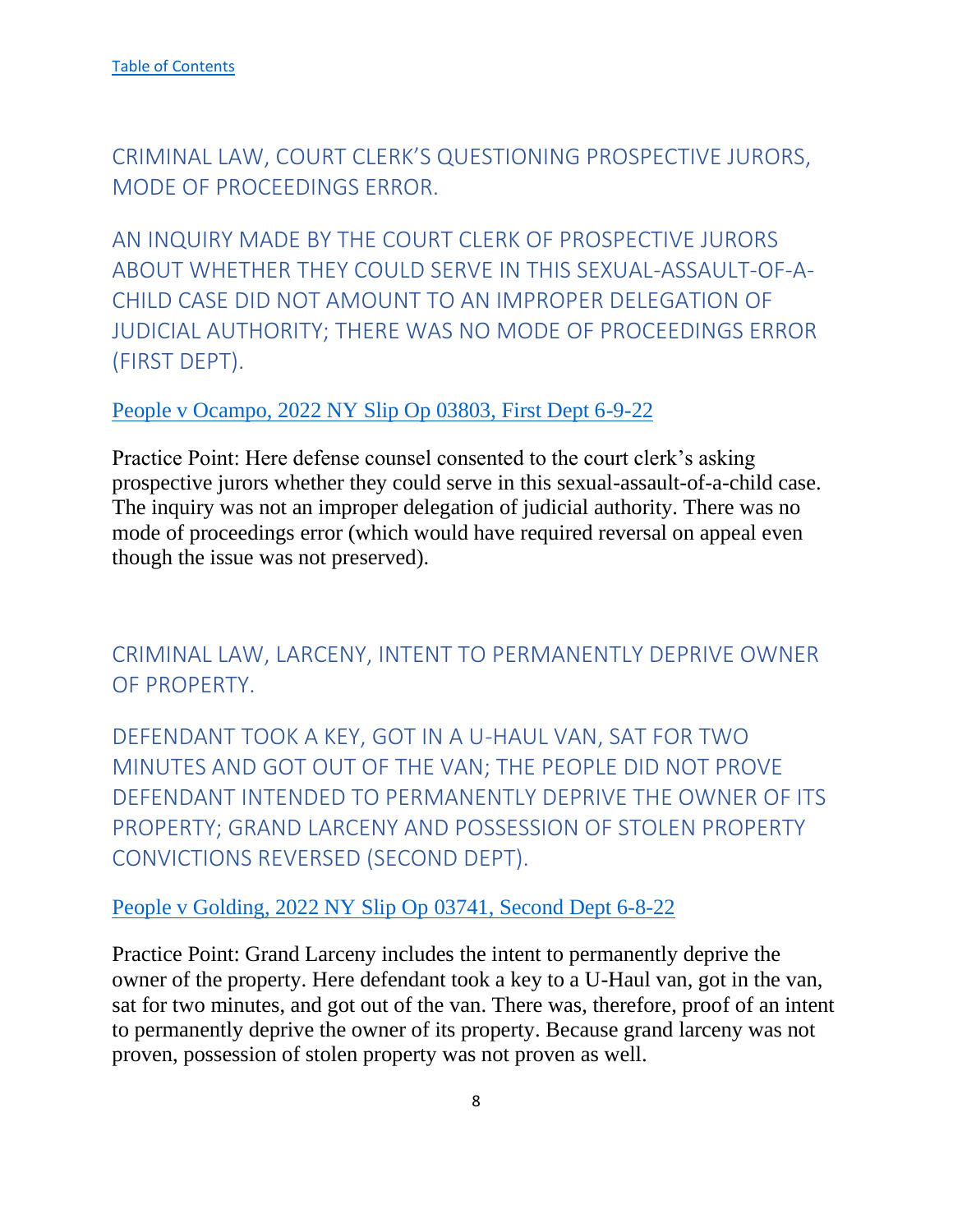<span id="page-9-0"></span>CRIMINAL LAW, MISTRIAL, DOUBLE JEOPARDY.

<span id="page-9-1"></span>AFTER THE TRIAL HAD BEGUN AND WITNESSES HAD TESTIFIED, THE JUDGE BECAME ILL AND SOUGHT A COVID TEST; AFTER THE NEGATIVE TEST-RESULT, THE JUDGE, SUA SPONTE, WITHOUT DEFENDANT'S CONSENT, DECLARED A MISTRIAL; THE JUDGE'S FAILURE TO CONSIDER A CONTINUANCE OR THE SUBSTITUTION OF ANOTHER JUDGE WAS AN ABUSE OF DISCRETION; THE DOUBLE-JEOPARDY PROHIBITION PRECLUDED RETRIAL (FOURTH DEPT).

[Matter of McNair v McNamara, 2022 NY Slip Op 03825, Fourth Dept 6-9-22](https://nycourts.gov/reporter/3dseries/2022/2022_03825.htm)

Practice Point: Here the judge became ill after the trial had begun and declared a mistrial without defendant's consent and without considering a continuance or the substitution of another judge. There was no manifest necessity for the mistrial. The double-jeopardy prohibition therefore precluded retrial.

<span id="page-9-2"></span>CRIMINAL LAW, MOLINEUX, MODUS OPERANDI.

<span id="page-9-3"></span>THE SEXUAL ABUSE ALLEGATIONS FROM THE 1990'S WERE NOT SUFFICIENTLY SIMILAR TO THE CHARGED OFFENSES AND THEREFORE DID NOT MEET THE "MODUS OPERANDI" CRITERIA UNDER MOLINEUX TO PROVE IDENTITY; NEW TRIAL ORDERED (FOURTH DEPT).

#### [People v Mountzouros, 2022 NY Slip Op 03840, Fourth Dept 6-9-22](https://nycourts.gov/reporter/3dseries/2022/2022_03840.htm)

Practice Point: If the identity of the perpetrator is an issue and the manner in which the charged crime was committed is unique, evidence of defendant commission of an uncharged crime involving the same unique "modus operandi" may be admissible under Molineux. Here sexual abuse allegations from the 1990's were not sufficiently similar to the charged offenses. The uncharged-crime evidence should not have been admitted. New trial ordered.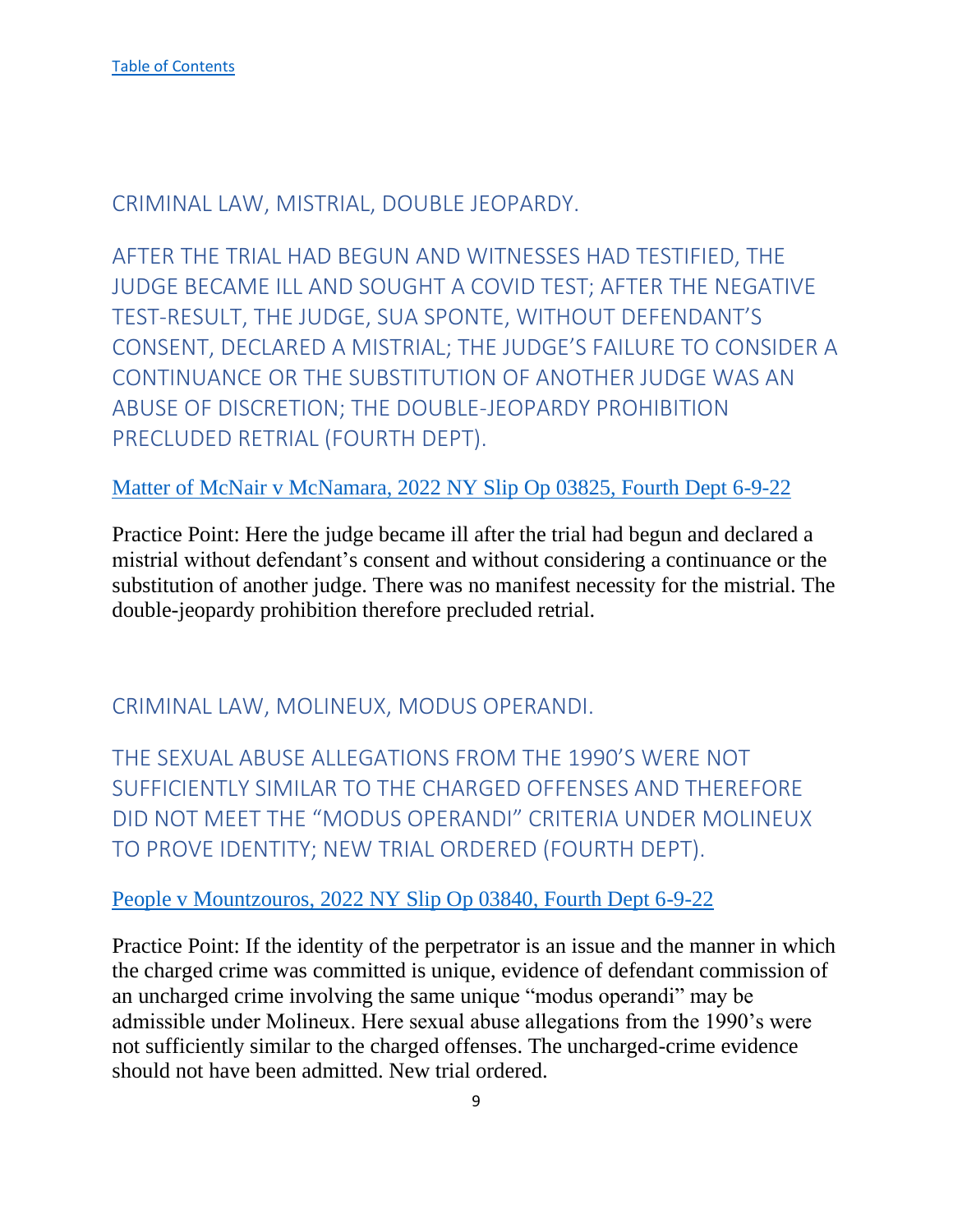<span id="page-10-0"></span>CRIMINAL LAW, STREET STOPS, REASONABLE SUSPICION, FRISK.

<span id="page-10-1"></span>THE POLICE DID NOT HAVE A REASONABLE SUSPICION DEFENDANT WAS ARMED AND THEREFORE SHOULD NOT HAVE ATTEMPTED TO FRISK HIM; THE POLICE DID NOT HAVE PROBABLE CAUSE TO ARREST DEFENDANT WHEN HE THREW HIS COAT AT AN OFFICER AND RAN BECAUSE THE POLICE WERE NOT AUTHORIZED TO ATTEMPT THE FRISK; INDICTMENT DISMISSED; AN APPELLATE COURT CANNOT CONSIDER A THEORY WHICH WOULD SUPPORT DENIAL OF SUPPRESSION BUT WHICH WAS NOT RAISED BY THE PEOPLE BELOW (FOURTH DEPT).

[People v Hodge, 2022 NY Slip Op 03821, Fourth Dept 6-9-22](https://nycourts.gov/reporter/3dseries/2022/2022_03821.htm)

Practice Point: Here the police did not have a reasonable suspicion that the defendant was armed and therefore should not have attempted to frisk him. The fact that the defendant threw his coat at an officer and ran did not provide probable cause for arrest because the police conduct (attempting to frisk him) was not authorized. An appellate court cannot consider a theory which would support the denial of suppression but with was not raised below.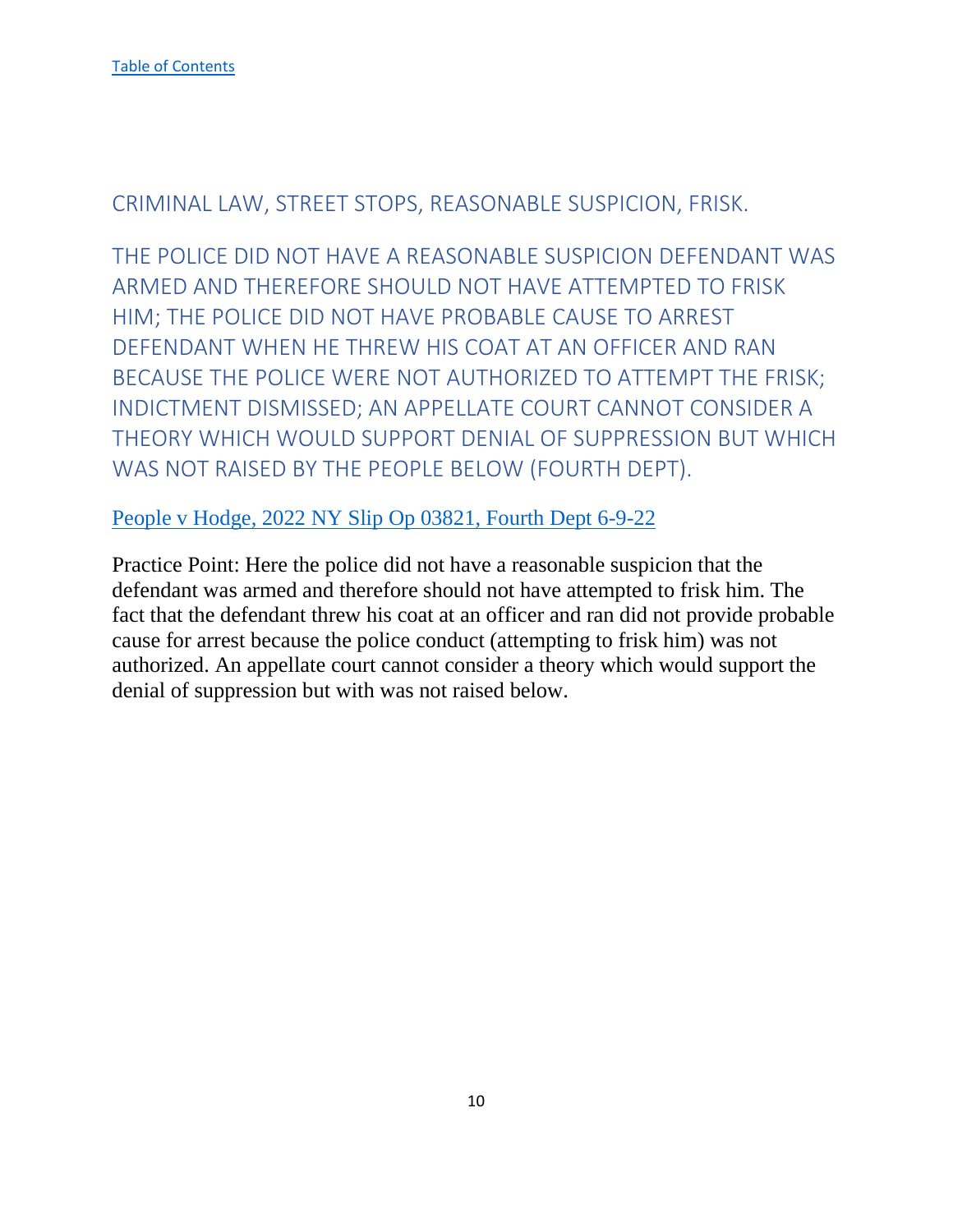<span id="page-11-0"></span>CRIMINAL LAW, STREET STOPS.

<span id="page-11-1"></span>THE LEVEL THREE STREET STOP WAS NOT JUSTIFIED BY THE VAGUE DESCRIPTION OF A ROBBERY SUSPECT WHICH DEFENDANT DID NOT MATCH; THAT THE DEFENDANT HID HIS FACE AND WALKED QUICKLY WHEN THE POLICE FOLLOWED HIM DID NOT PROVIDE THE POLICE WITH THE REQUISITE REASONABLE SUSPICION (FIRST DEPT).

[People v Thorne, 2022 NY Slip Op 03696, First Dept 6-7-22](https://nycourts.gov/reporter/3dseries/2022/2022_03696.htm)

Practice Point: Here the police conducted a level-three street stop based upon a vague description of a robbery suspect which the defendant did not match. The stop was not justified by defendant's hiding his face and walking quickly when the police followed him.

<span id="page-11-2"></span>ELECTION LAW.

<span id="page-11-3"></span>EVEN THOUGH THE STATE ASSEMBLY REDISTRICTING MAP WAS DECLARED INVALID BY THE COURT OF APPEALS IN APRIL 2022, THE MAP WILL BE USED UNTIL THE GENERAL ELECTION IN 2024 (FIRST DEPT).

[Matter of Nichols v Hochul, 2022 NY Slip Op 03809, First Dept 6-10-22](https://nycourts.gov/reporter/3dseries/2022/2022_03809.htm)

Practice Point: The Court of Appeals, in April 2022, declared the state assembly redistricting map invalid. Here the First Department determined the map will continue to be used until the general election in 2024.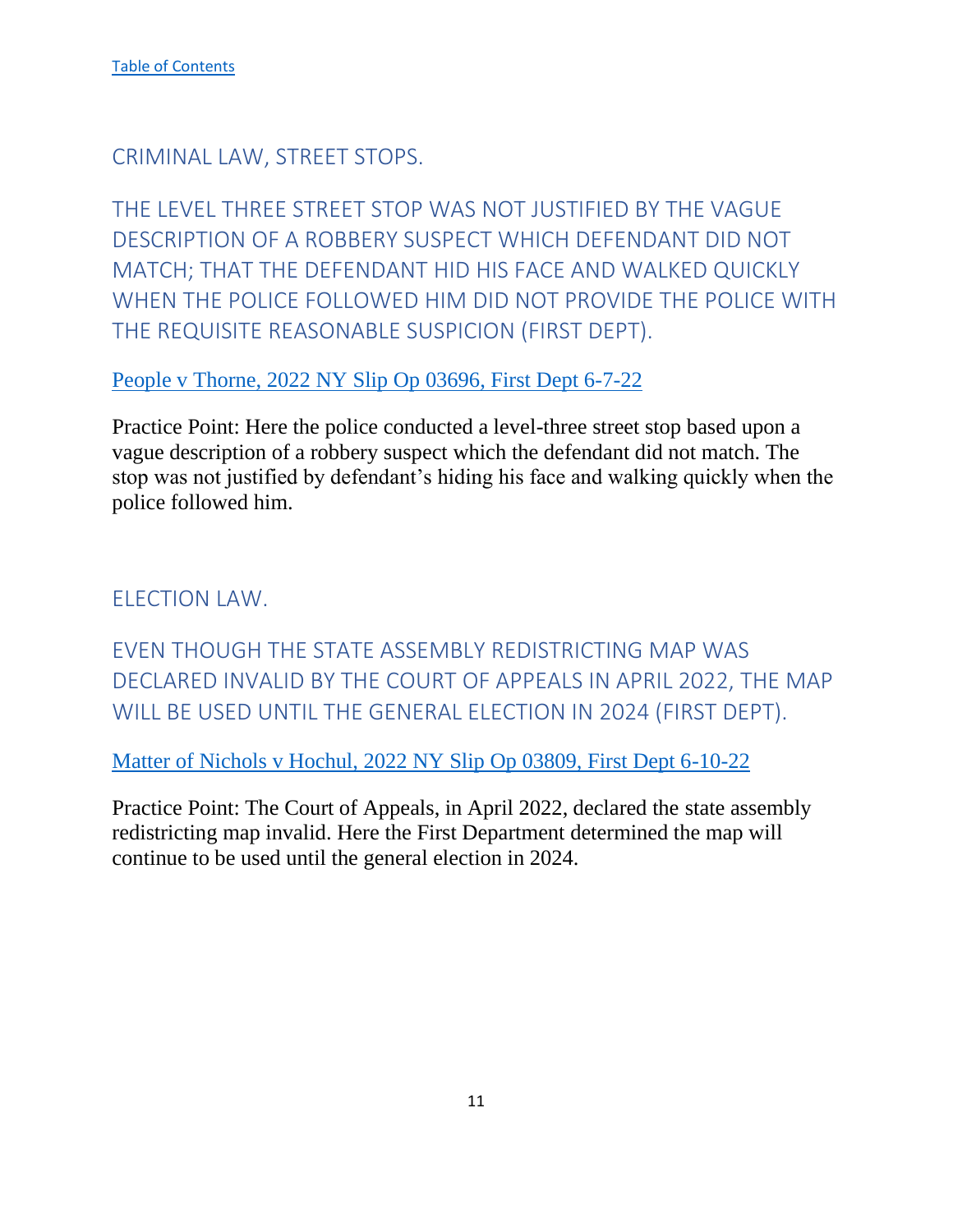<span id="page-12-0"></span>EMPLOYMENT LAW, LABOR LAW (PAYMENT OF WAGES), CORPORATION LAW.

<span id="page-12-1"></span>CORPORATE SHAREHOLDERS AND OFFICERS MAY ONLY BE LIABLE FOR LABOR LAW (WAGE-PAYMENT-RELATED) VIOLATIONS IF THEY EXERCISE CONTROL OVER THE DAY-TO-DAY OPERATIONS OF THE CORPORATION, WHICH WAS ALLEGED HERE (SECOND DEPT).

[Interstate Home Loan Ctr., Inc. v United Mtge. Corp., 2022 NY Slip Op 03715,](https://nycourts.gov/reporter/3dseries/2022/2022_03715.htm)  [Second Dept 6-8-22](https://nycourts.gov/reporter/3dseries/2022/2022_03715.htm)

Practice Point: Corporate shareholders and officers may be liable for Labor Law (wage-payment-related) violations only if they exercise control over the day-to-day operations of the corporation.

<span id="page-12-2"></span>FAMILY LAW, ATTORNEYS, HOME VISITS.

<span id="page-12-3"></span>NO REASON MOTHER'S ATTORNEY COULD NOT BE PRESENT, EITHER IN PERSON OR ELECTRONICALLY, DURING A HOME VISIT BY THE ADMINISTRATION FOR CHILDREN'S SERVICES (ACS) (SECOND DEPT).

[Matter of Lexis B. \(Natalia B.\), 2022 NY Slip Op 03721, Second Dept 6-8-22](https://nycourts.gov/reporter/3dseries/2022/2022_03721.htm)

Practice Point: The Administration for Children's Services (ASC) did not cite any authority for its attempt to preclude mother's attorney from being present, either in person or electronically, during ASC's home visits.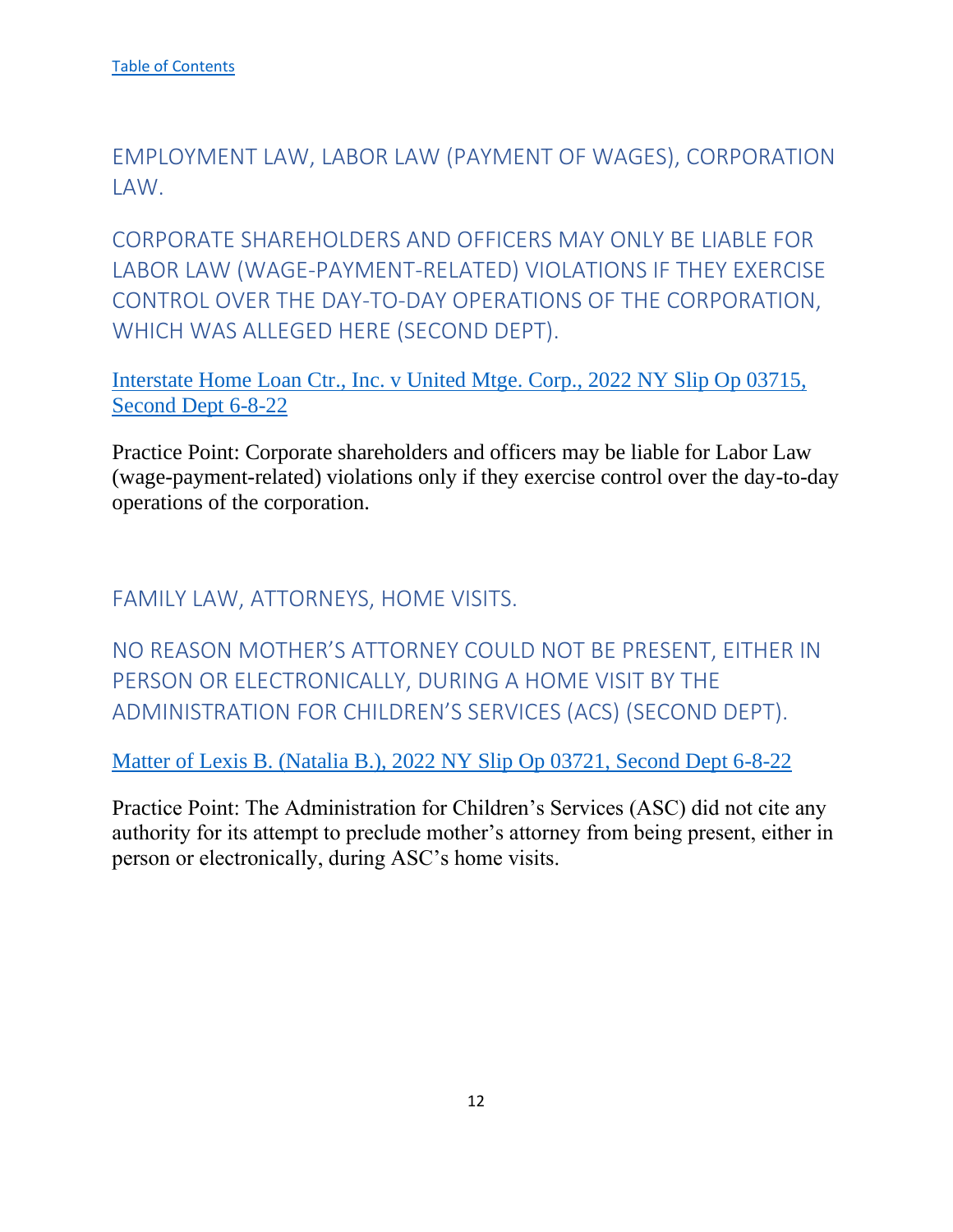<span id="page-13-0"></span>FAMILY LAW, CUSTODY, ADOPTION.

<span id="page-13-1"></span>ALTHOUGH FATHER, WHO HAD BEEN IN THE MILITARY, HAD NOT PROCURED HOUSING FOR HIMSELF AND HIS UNDER-SIX-MONTH-OLD SON, HE DEMONSTRATED HE WAS WILLING AND ABLE TO CARE FOR THE CHILD; THEREFORE HIS CONSENT TO ADOPTION BY PETITIONERS-RESPONDENTS WAS REQUIRED AND CUSTODY WAS PROPERLY AWARDED TO HIM; THE DISSENT ARGUED FATHER'S FAILURE TO PROCURE HOUSING RENDERED HIM UNABLE TO CARE FOR THE CHILD (FOURTH DEPT).

## [Matter of William, 2022 NY Slip Op 03831, Fourth Dept 6-9-22](https://nycourts.gov/reporter/3dseries/2022/2022_03831.htm)

Practice Point: The Fourth Department noted that custody and housing are separate and distinct concepts. Although father, who had been in the military, had not procured housing for himself and the child, he demonstrated he was willing and able to care for the child. Therefore his consent to adoption by the petitionersrespondents was required and custody was properly awarded to him.

<span id="page-13-2"></span>FAMILY LAW. PRENUPTIAL AGREEMENTS.

<span id="page-13-3"></span>THE WIFE RAISED QUESTIONS OF FACT ABOUT (1) THE FAIRNESS OF THE NEGOTIATIONS FOR THE PRENUPTIAL AGREEMENT, (2) WHETHER HER ATTORNEY, CHOSEN FOR HER, ENGAGED IN MEANINGFUL NEGOTIATIONS, (3) WHETHER SHE RATIFIED THE AGREEMENT, AND (4) WHETHER SHE WAS ENTITLED TO TEMPORARY MAINTENANCE (THIRD DEPT).

[Spiegel v Spiegel, 2022 NY Slip Op 03778, Third Dept 6-9-22](https://nycourts.gov/reporter/3dseries/2022/2022_03778.htm)

Practice Point: Here in this divorce action there were questions of fact whether the wife was meaningfully represented in the prenuptial-agreement negotiations and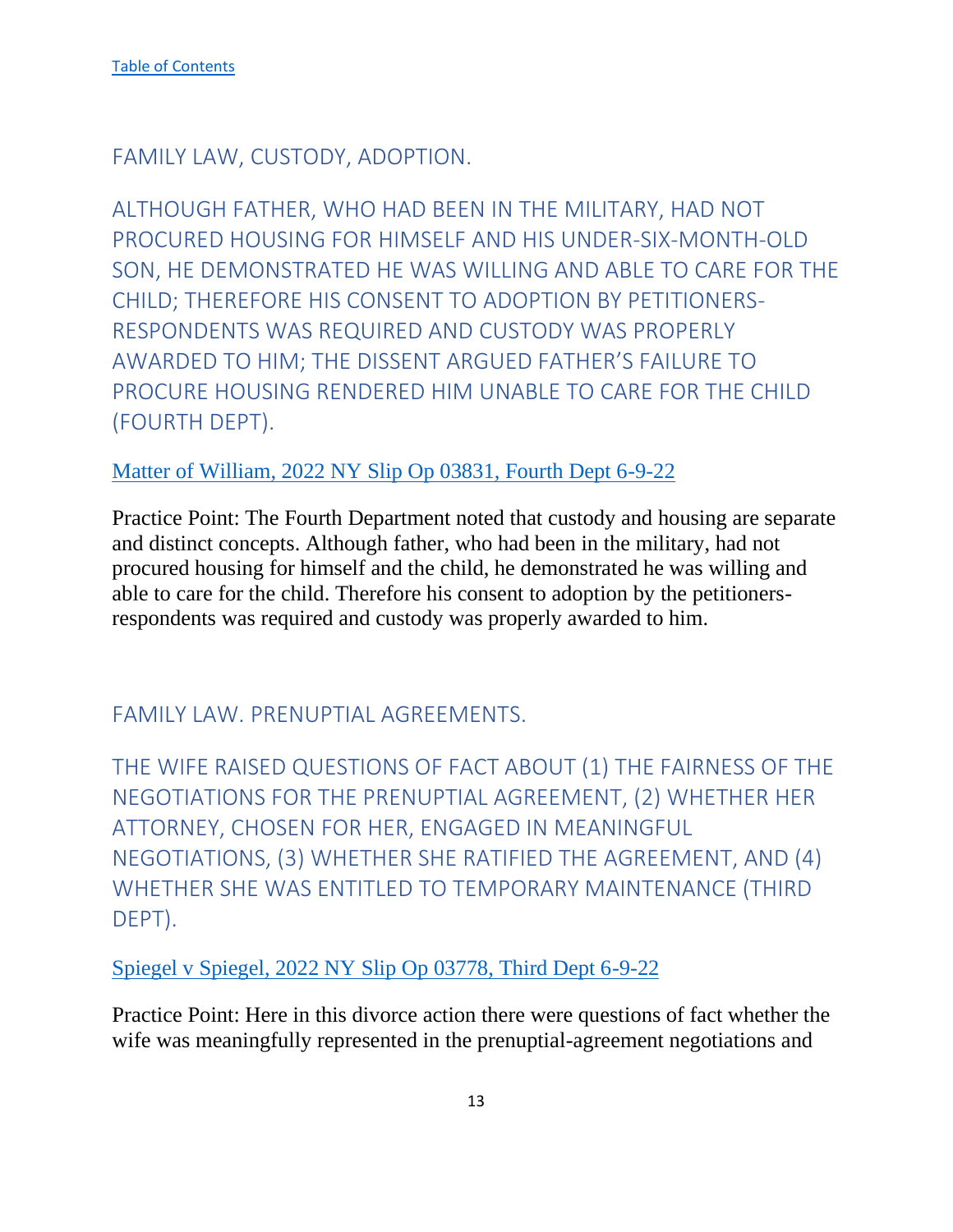whether she ratified the agreement. In addition, pursuant to the Domestic Relation Law, Supreme Court should have awarded temporary maintenance.

<span id="page-14-0"></span>FORECLOSURE, FRAUD, REAL PROPERTY LAW, MARKETABLE TITLE.

<span id="page-14-1"></span>AFTER THE FORECLOSURE SALE BUT BEFORE THE CLOSING, THE MORTGAGOR STARTED AN ACTION ALLEGING FRAUD IN THE FORECLOSURE PROCEEDINGS; THE FRAUD ACTION DID NOT RENDER THE TITLE UNMARKETABLE SUCH THAT THE PURCHASER COULD SET ASIDE THE FORECLOSURE SALE AND HAVE THE DOWN PAYMENT RETURNED (SECOND DEPT).

[DiTech Fin., LLC v Steplight, 2022 NY Slip Op 03710, Second Dept 6-8-22](https://nycourts.gov/reporter/3dseries/2022/2022_03710.htm)

Practice Point: The title to the property sold at the foreclosure auction was not rendered unmarketable by a subsequent action brought by the mortgagor alleging fraud in the foreclosure proceedings. Therefore the purchaser's motion to set aside the foreclosure sale and return the down payment was properly denied.

<span id="page-14-2"></span>FORECLOSURE, REAL PROPERTY ACTIONS AND PROCEEDINGS LAW (RPAPL).

<span id="page-14-3"></span>COMPLIANCE WITH THE NOTICE PROVISIONS OF RPAPL 1304, PARTICULARLY THE MAILING REQUIREMENTS, WAS NOT SHOWN IN THIS FORECLOSURE ACTION (SECOND DEPT).

LNV Corp. v Allison, 2022 [NY Slip Op 03716, Second Dept 6-8-22](https://nycourts.gov/reporter/3dseries/2022/2022_03716.htm)

Practice Point: Yet another example of the mortgagee's failure to demonstrate the RPAPL 1304 notice was properly mailed in its foreclosure motion papers.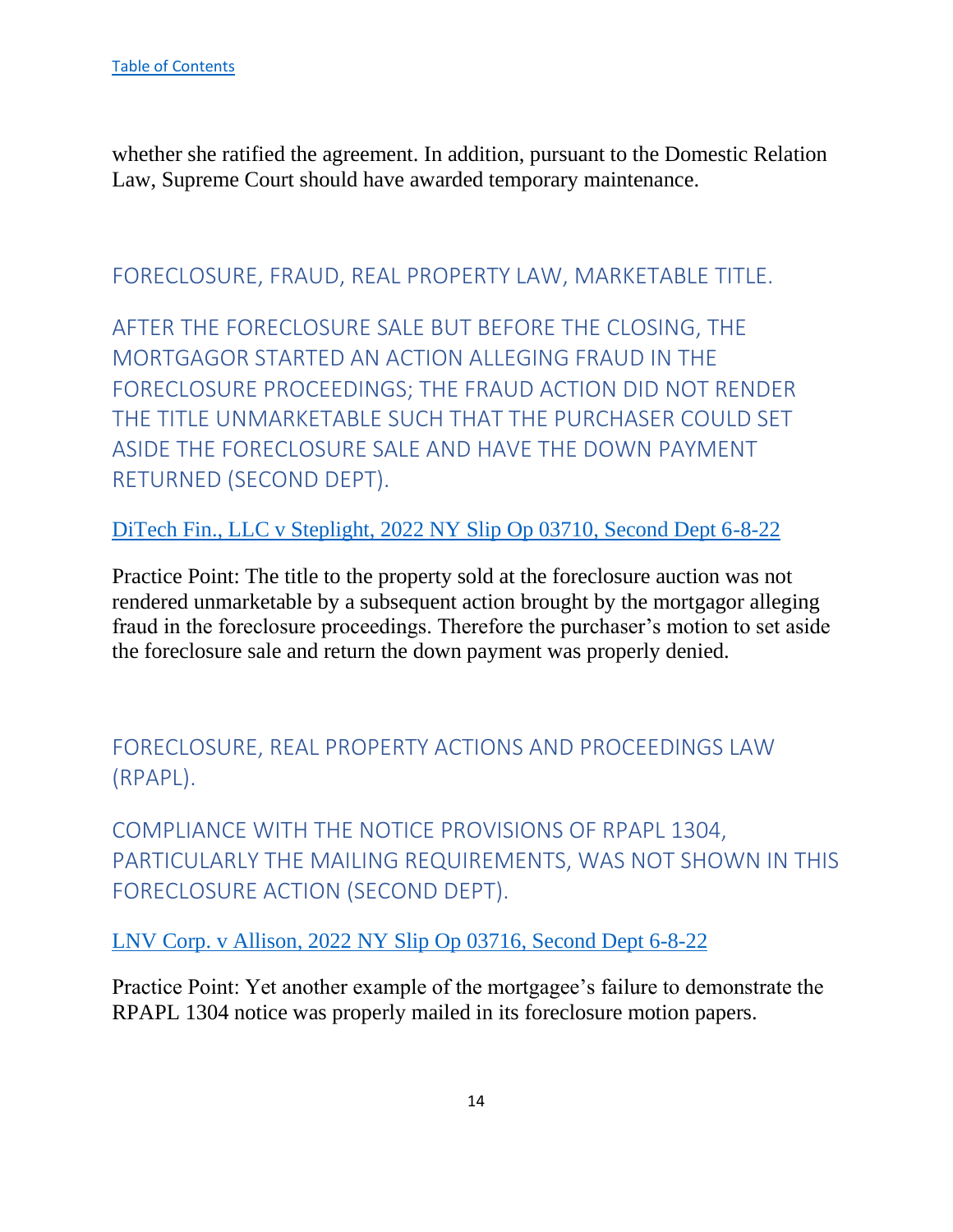<span id="page-15-0"></span>INSURANCE LAW, PROPERTY, "DETERIORATION" EXCLUSION.

<span id="page-15-1"></span>THE PROPERTY-INSURANCE EXCLUSION FOR "DETERIORATION" APPLIED TO THE BULGING WALL CAUSED BY THE DETERIORATION OF BRICKS, PRECLUDING COVERAGE (FOURTH DEPT).

[S & J Props. of Watertown, LLC v Main St. Am. Group, 2022 NY Slip Op 03837,](https://nycourts.gov/reporter/3dseries/2022/2022_03837.htm)  [Fourth Dept 6-9-22](https://nycourts.gov/reporter/3dseries/2022/2022_03837.htm)

Practice Point: Here the bulging wall was caused by the deterioration of bricks. The "deterioration" exclusion in the policy applied and precluded coverage.

<span id="page-15-2"></span>INSURANCE LAW, REINSURANCE.

<span id="page-15-3"></span>THE "FOLLOW THE SETTLEMENTS" DOCTRINE DOES NOT APPLY TO A REINSURER WHERE THE PAYMENTS MADE BY THE PRIMARY INSURER WERE CLEARLY BEYOND THE SCOPE OF THE ORIGINAL POLICY (FOURTH DEPT).

[Utica Mut. Ins. Co. v Abeille Gen. Ins. Co., 2022 NY Slip Op 03815, Fourth Dept](https://nycourts.gov/reporter/3dseries/2022/2022_03815.htm) [6-9-22](https://nycourts.gov/reporter/3dseries/2022/2022_03815.htm)

Practice Point: Here the "follow the settlements" doctrine did not apply to a reinsurer who refused to cover payments made by the primary insurer because those payments were clearly beyond the scope of the original policy.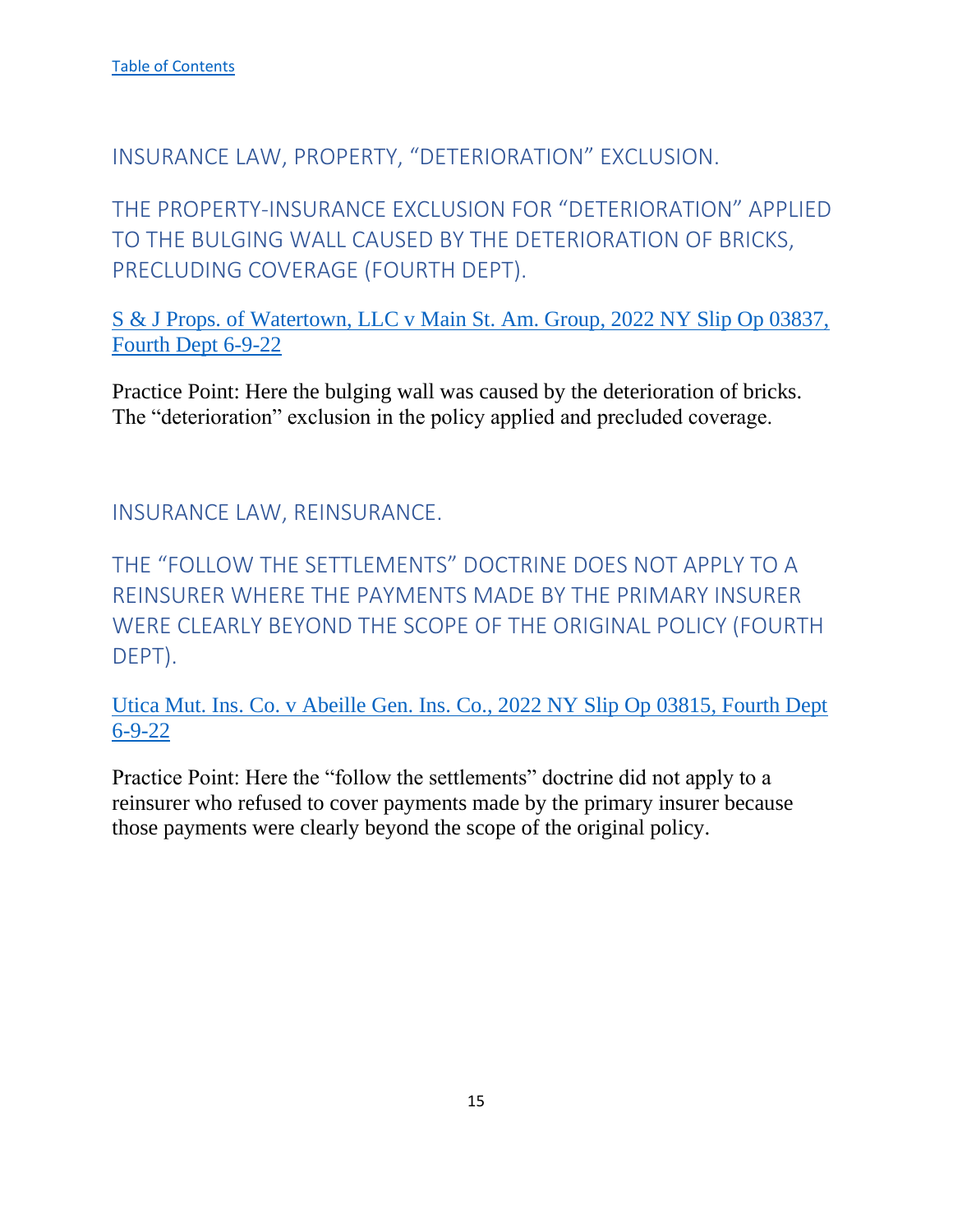## <span id="page-16-0"></span>LABOR LAW-CONSTRUCTION LAW, HOMEOWNER'S EXEMPTION.

<span id="page-16-1"></span>HOMEOWNER'S EXEMPTION PRECLUDED THE LABOR LAW 240(1) AND 241(6) CAUSES OF ACTION AGAINST THE DEFENDANT PROPERTY OWNER, A RELIGIOUS ORGANIZATION; THE LABOR LAW 200 AND NEGLIGENCE CAUSES OF ACTION ALLEGING THE HOMEOWNER'S LADDER WAS DEFECTIVE PROPERLY SURVIVED SUMMARY JUDGMENT (SECOND DEPT).

## [Reinoso v Han Ma Um Zen Ctr. of N.Y., Inc., 2022 NY Slip Op 03755, Second](https://nycourts.gov/reporter/3dseries/2022/2022_03755.htm)  [Dept 6-8-22](https://nycourts.gov/reporter/3dseries/2022/2022_03755.htm)

Practice Point: The homeowner's exemption precludes Labor Law 240(1) and 241(6) causes of action against a homeowner which/who does not direct plaintiff's work, even if the homeowner is a religious organization. The homeowner's exemption does not apply to Labor Law 200 or negligence causes of action, here based on allegations the homeowner's ladder was defective.

## <span id="page-16-2"></span>MUNICIPAL LAW, CONTRACT LAW, NOTICE OF CLAIM.

<span id="page-16-3"></span>DEFENDANT DID NOT FILE A NOTICE OF CLAIM AGAINST PLAINTIFF VILLAGE IN THIS CONTRACT ACTION AS REQUIRED BY CPLR 9802; THEREFORE DEFENDANT'S ANTICIPATORY-REPUDIATION COUNTERCLAIM SHOULD HAVE BEEN DISMISSED; THE VILLAGE'S PARTICIPATION IN DISCOVERY WAS NOT DESIGNED TO MISLEAD THE DEFENDANT AND DID NOT TRIGGER THE ESTOPPEL DOCTRINE (SECOND DEPT).

[Incorporated Vil. of Freeport v Freeport Plaza W., LLC, 2022 NY Slip Op 03713,](https://nycourts.gov/reporter/3dseries/2022/2022_03713.htm)  [Second Dept 6-8-22](https://nycourts.gov/reporter/3dseries/2022/2022_03713.htm)

Practice Point: In a contract action against a municipality, here an anticipatoryrepudiation-of-contract counterclaim, a notice of claim must be filed (CPLR 9802).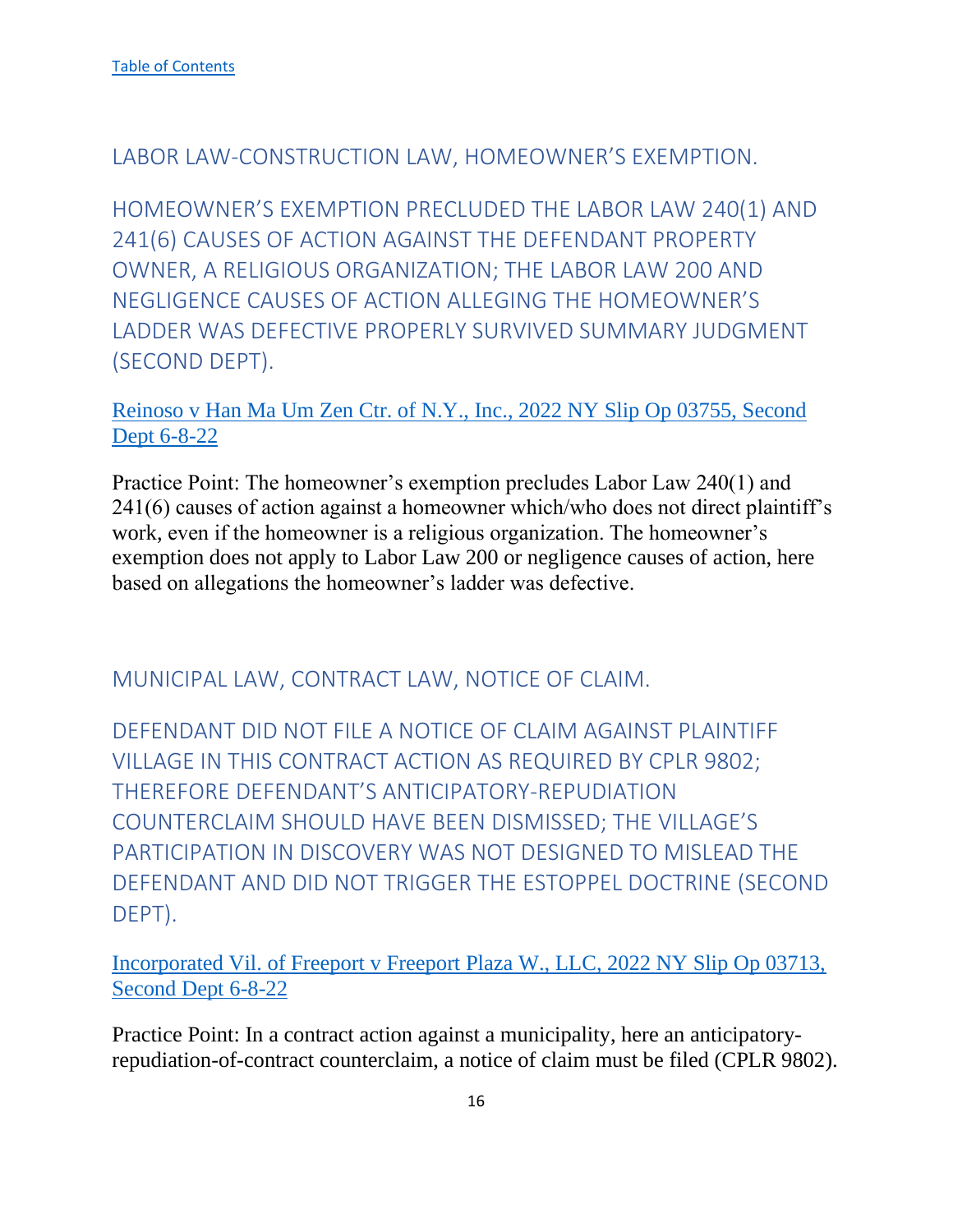No notice of claim was filed here and the counterclaim should have been dismissed. The fact that the municipality participated in discovery did not give rise to the estoppel doctrine because there was no intent to mislead the defendant with respect to the notice-of-claim requirement.

<span id="page-17-0"></span>MUNICIPAL LAW, EMPLOYMENT LAW, FIREFIGHTERS, ARBITRATION, GENERAL MUNICIPAL LAW 207-A BENEFITS.

<span id="page-17-1"></span>THE MANNER IN WHICH THE FIREFIGHTER'S GENERAL MUNICIPAL LAW 207-A INJURY CLAIM SHOULD BE PROCESSED IS ARBITRABLE BECAUSE THE ISSUE IS ADDRESSED IN THE COLLECTIVE BARGANING AGREEMENT (CBA); THE PETITION TO STAY ARBITRATION SHOULD NOT HAVE BEEN GRANTED (SECOND DEPT).

Matter of City of New Rochelle v Uniformed Fire Fighters Assn., Inc., 2022 NY Slip Op 03722, Second Dept 6-8-22

Practice Point: Here the issue (how a firefighter's General Municipal Law 207-a injury claim should be processed) was addressed in the collective bargaining agreement (CBA) was therefore arbitrable. The petition to stay arbitration should not have been granted.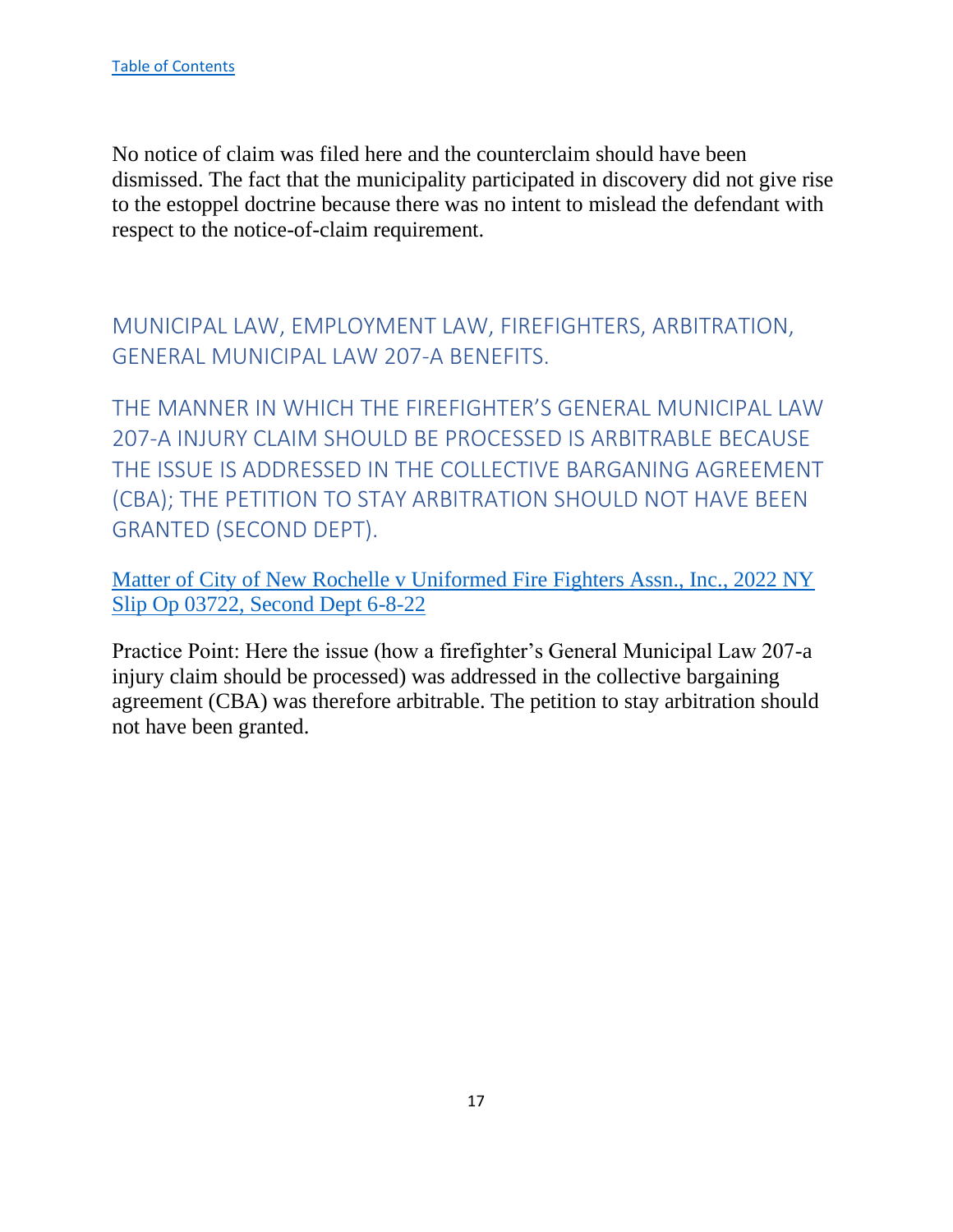<span id="page-18-0"></span>MUNICIPAL LAW, GENERAL MUNICIPAL LAW 207-A BENEFITS, FIREFIGHTERS.

<span id="page-18-1"></span>A FIREFIGHTER INJURED ON THE JOB RETURNED TO THE JOB BUT COULD NOT WORK THE 10 TO 24 HOUR SHIFTS WHICH ARE THE "REGULAR DUTIES" OF A FIREFIGHTER; BECAUSE SHE WAS NOT OFFERED THE FULL-TIME EQUIVALENT OF THE SHORTER SHIFTS OR LIGHT-DUTY WORK, SHE WAS ENITLTED TO GENERAL MUNICIPAL LAW 207-A BENEFITS (FOURTH DEPT).

Matter of Newman v City of Tonawanda, 2022 NY Slip Op 03834, Fourth Dept 6- 9-22

Practice Point: Here petitioner-firefighter was injured on the job. When she returned to the job she could not work the 10 to 24 hour shifts which are the "regular duties' of a firefighter. She was assigned shorter shifts which resulted in less pay. She was therefore entitled to General Municipal Law 207-a benefits.

## <span id="page-18-2"></span>NEGLIGENCE, ASSUMPTION OF RISK, SLIPPERY BASKETBALL COURT.

<span id="page-18-3"></span>PLAINTIFF ASSUMED THE RISK OF SLIPPING ON THE BASKETBALL COURT WHICH WAS WET WITH CONDENSATION; PLAINTIFF WAS AWARE OF THE RECURRING CONDITION (SECOND DEPT).

Lungen v Harbors Haverstraw Homeowners Assn., Inc., 2022 NY Slip Op 03717, Second Dept 6-8-22

Practice Point: Plaintiff was aware that the basketball court routinely became wet with condensation. Therefore he assumed the risk of slipping on the condensation while playing basketball.